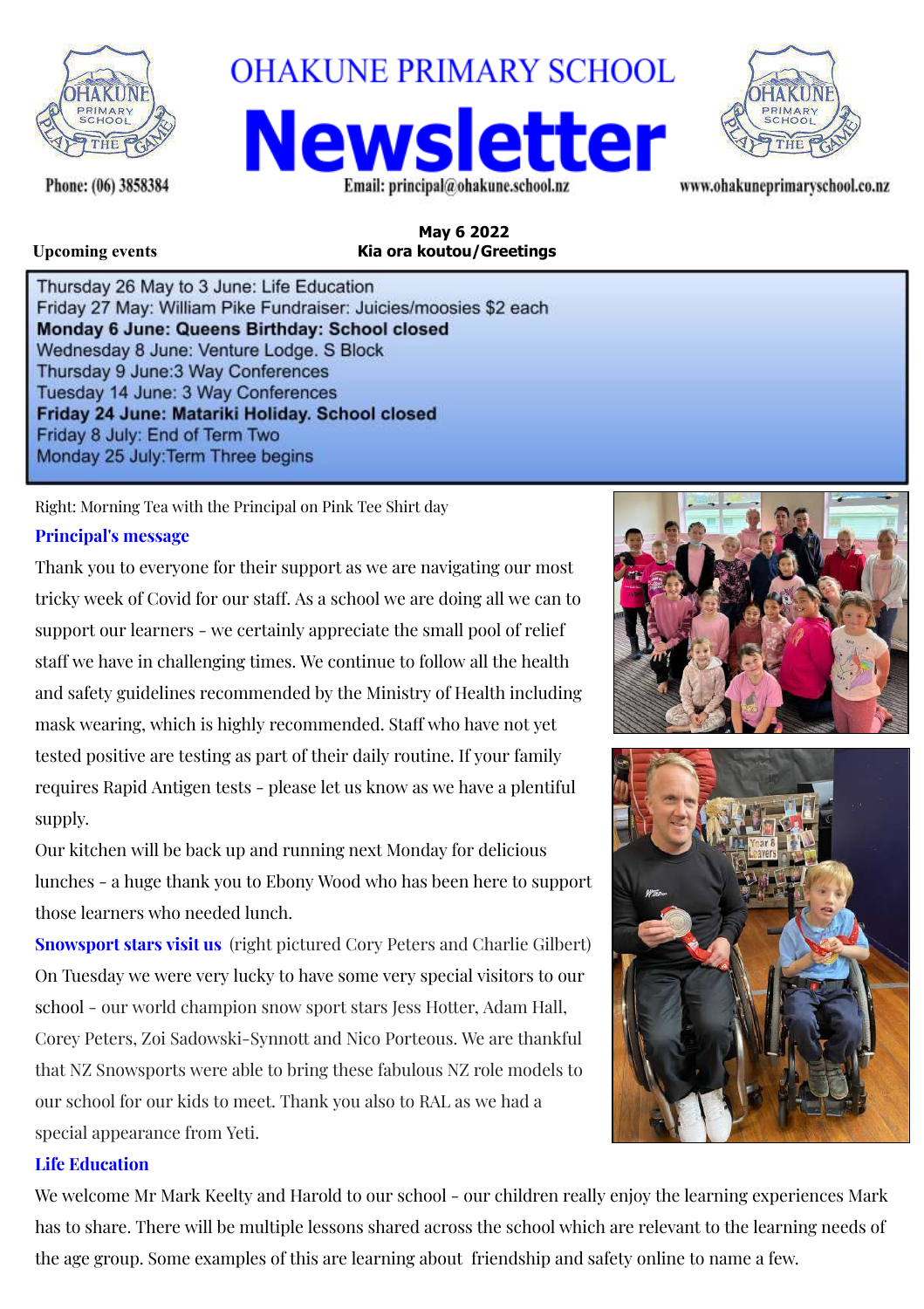#### **Senior school life**

Our Ambassadors headed to National Young Leaders yesterday in Palmerston North and intend to share all their fabulous learning from this experience next week.

The entire Year 8 group are also heading down to Palmerston North on Monday next week to participate in the Tough Girl/Guy Challenge. Enjoy the challenge of this everyone and don't forget to show that grit and determination you have.

We are also very fortunate to be able to reconnect with Auckland Grammar School and our senior school will be heading to Venture Lodge on Wednesday 8 June to participate in their leadership and outdoor education programme.

#### **Assessment and reporting to parents**

Across the school, teachers have been continuing ongoing monitoring of your child's learning through relevant assessment and evidence of your child learning. We will be following up with through 3 way conferences after school on Thursday 9 June and Tuesday 14 June. We have reactivated Taonga Books which are an ongoing record of learning for your child. Please lock either of these dates in your calendar as there will be no written report for mid year. The interview booking will be on the Skool Loop app next week for you to book a time.

| <b>Morning Tea with the Principal Week 5 (Tuesday)</b> |                                    |                                  |                                                                                            |
|--------------------------------------------------------|------------------------------------|----------------------------------|--------------------------------------------------------------------------------------------|
| <b>Room 5: Taiwiri Bishop</b>                          | <b>Room 8: Hunter Shields</b>      | <b>Room 11: Aryia Davies</b>     | <b>S. Block</b><br><b>Casey Pearson,</b><br><b>Fletcher Mason</b><br>Maioha Wallace-McLeod |
| <b>Room 6: Maliah McLeod</b>                           | <b>Room 9: Mairere Wihare-Gray</b> | Room 12: Sebastian Paul- Te Huia |                                                                                            |
| <b>Room 7: Ricco-Lee Hawira</b>                        | Room 10: Lucas Mareikura           | <b>Room 14: Claire Deadman</b>   |                                                                                            |

#### **Board News**

#### **Term 2 Week 3**

Welcome back everyone to Term 2!

Twice a term the Board would like to share with you some of the tasks we do as a school Board.

One of our primary roles and focus is to ensure that every student at our school can reach their highest possible standard in educational achievement. To do this, in collaboration with our staff, students and community, at the beginning of each year we approve a Strategic and Annual Plan which outlines the direction, long term goals and all the steps being taken to achieve these. It is a fantastic document that outlines the long-term direction and goals of our school and all the amazing steps our teachers, students, parents and community are taking to achieve these. It is available for anyone to view on the Ohakune School website under Parent Information/School Documents.

Elections are coming up in September and if being on a school board is something you have considered getting involved with, it is really a great way to be involved in the long term achievement of our school! Any enquiries are welcome and you can email Sarah on chair@ohakune.school.nz for more information.

## **IMPORTANT**

**Please contact the oce if any of your contact or address details have changed. Thank you.**